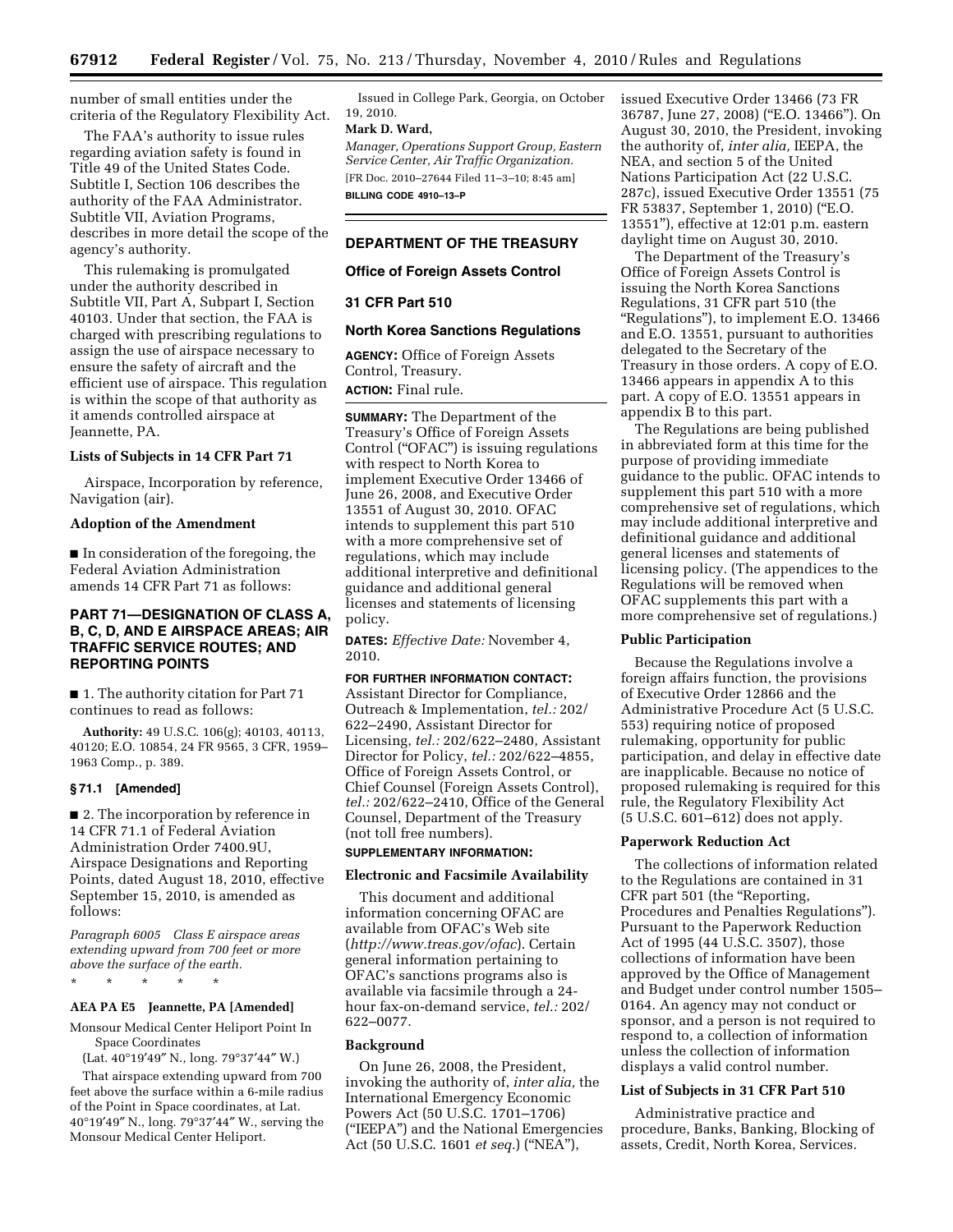■ For the reasons set forth in the preamble, the Department of the Treasury's Office of Foreign Assets Control adds part 510 to 31 CFR Chapter V to read as follows:

# **PART 510—NORTH KOREA SANCTIONS REGULATIONS**

# **Subpart A—Relation of This Part to Other Laws and Regulations**

Sec.

510.101 Relation of this part to other laws and regulations.

#### **Subpart B—Prohibitions**

- 510.201 Prohibited transactions.
- 510.202 Effect of transfers violating the
- provisions of this part. 510.203 Holding of funds in interest-
- bearing accounts; investment and reinvestment.

#### **Subpart C—General Definitions**

| 510.301                          | Blocked account; blocked property.  |
|----------------------------------|-------------------------------------|
| 510.302                          | Effective date.                     |
| 510.303                          | Entity.                             |
| 510.304                          | Interest.                           |
| 510.305                          | Licenses; general and specific.     |
| 510.306                          | Person.                             |
| 510.307                          | Property; property interest.        |
| 510.308                          | Transfer.                           |
| 510.309                          | United States.                      |
| 510.310                          | U.S. financial institution.         |
| 510.311                          | United States person; U.S. person.  |
| <b>Subpart D-Interpretations</b> |                                     |
| 510.401                          | [Reserved]                          |
| 510.402                          | Effect of amendment.                |
| 510.403                          | Termination and acquisition of an   |
| interest in blocked property.    |                                     |
| 510.404                          | Transactions ordinarily incident to |

- a licensed transaction authorized.
- 510.405 Setoffs prohibited.
- 510.406 Entities owned by a person whose property and interests in property are blocked.

# **Subpart E—Licenses, Authorizations, and Statements of Licensing Policy**

- 510.501 [Reserved]
- 510.502 [Reserved]
- 510.503 Exclusion from licenses.
- 510.504 Payments and transfers to blocked accounts in U.S. financial institutions.
- 510.505 Entries in certain accounts for normal service charges authorized.
- 510.506 Provision of certain legal services authorized.
- 510.507 Authorization of emergency medical services.

#### **Subpart F—[Reserved]**

#### **Subpart G—[Reserved]**

### **Subpart H—Procedures**

- 510.801 [Reserved]
- 510.802 Delegation by the Secretary of the Treasury.

#### **Subpart I—Paperwork Reduction Act**

- 510.901 Paperwork Reduction Act notice. Appendix A to Part 510—Executive Order 13466
- Appendix B to Part 510—Executive Order 13551

**Authority:** 3 U.S.C. 301; 31 U.S.C. 321(b); 50 U.S.C. 1601–1651, 1701–1706; 22 U.S.C. 287c; Pub. L. 101–410, 104 Stat. 890 (28 U.S.C. 2461 note); Pub. L. 110–96, 121 Stat. 1011 (50 U.S.C. 1705 note); E.O. 13466, 73 FR 36787, June 27, 2008, 3 CFR, 2008 Comp., p. 195; E.O. 13551, 75 FR 53837, September 1, 2010.

## **Subpart A—Relation of This Part to Other Laws and Regulations**

#### **§ 510.101 Relation of this part to other laws and regulations.**

This part is separate from, and independent of, the other parts of this chapter, with the exception of part 501 of this chapter, the recordkeeping and reporting requirements and license application and other procedures of which apply to this part. Actions taken pursuant to part 501 of this chapter with respect to the prohibitions contained in this part are considered actions taken pursuant to this part. Differing foreign policy and national security circumstances may result in differing interpretations of similar language among the parts of this chapter. No license or authorization contained in or issued pursuant to those other parts authorizes any transaction prohibited by this part. No license or authorization contained in or issued pursuant to any other provision of law or regulation authorizes any transaction prohibited by this part. No license or authorization contained in or issued pursuant to this part relieves the involved parties from complying with any other applicable laws or regulations.

**Note to § 510.101:** This part has been published in abbreviated form for the purpose of providing immediate guidance to the public. OFAC intends to supplement this part with a more comprehensive set of regulations, which may include additional interpretive and definitional guidance and additional general licenses and statements of licensing policy.

# **Subpart B—Prohibitions**

# **§ 510.201 Prohibited transactions.**

(a) All transactions prohibited pursuant to Executive Order 13466 are also prohibited pursuant to this part.

**Note 1 to § 510.201(a):** The property and interests in property of North Korea or a North Korean national blocked pursuant to this paragraph are referred to throughout this part as ''property and interests in property blocked pursuant to § 510.201(a).''

(b) All transactions prohibited pursuant to Executive Order 13551 are also prohibited pursuant to this part.

**Note 1 to § 510.201:** The names of persons listed in or designated pursuant to Executive Order 13551, whose property and interests in property are blocked pursuant to this section, are published on the Office of Foreign Assets Control's Specially Designated Nationals and Blocked Persons List (''SDN'' list) (which is accessible via the Office of Foreign Assets Control's Web site), published in the **Federal Register**, and incorporated into Appendix A to this chapter with the identifier ''[DPRK].'' *See* § 510.406 concerning entities that may not be listed on the SDN list but whose property and interests in property are nevertheless blocked pursuant to this section.

**Note 2 to § 510.201:** Section 203 of the International Emergency Economic Powers Act (50 U.S.C. 1701–1706) (''IEEPA'') explicitly authorizes the blocking of property and interests in property of a person during the pendency of an investigation. The names of persons whose property and interests in property are blocked pending investigation pursuant to this part also are published on the SDN list, published in the **Federal Register**, and incorporated into Appendix A to this chapter with the identifier ''[BPI– DPRK].''

**Note 3 to § 510.201:** Sections 501.806 and 501.807 of this chapter describe the procedures to be followed by persons seeking, respectively, the unblocking of funds that they believe were blocked due to mistaken identity, or administrative reconsideration of the status of their property and interests in property as blocked pursuant to § 501.201(a) or of their status as persons whose property and interests in property are blocked pursuant to § 510.201(b).

# **§ 510.202 Effect of transfers violating the provisions of this part.**

(a) Any transfer after the effective date that is in violation of any provision of this part or of any regulation, order, directive, ruling, instruction, or license issued pursuant to this part, and that involves any property or interest in property blocked pursuant to § 510.201 is null and void and shall not be the basis for the assertion or recognition of any interest in or right, remedy, power, or privilege with respect to such property or property interest.

(b) No transfer before the effective date shall be the basis for the assertion or recognition of any right, remedy, power, or privilege with respect to, or any interest in, any property or interest in property blocked pursuant to § 510.201, unless the person who holds or maintains such property, prior to that date, had written notice of the transfer or by any written evidence had recognized such transfer.

(c) Unless otherwise provided, an appropriate license or other authorization issued by the Office of Foreign Assets Control before, during, or after a transfer shall validate such transfer or make it enforceable to the same extent that it would be valid or enforceable but for the provisions of IEEPA, Executive Order 13466,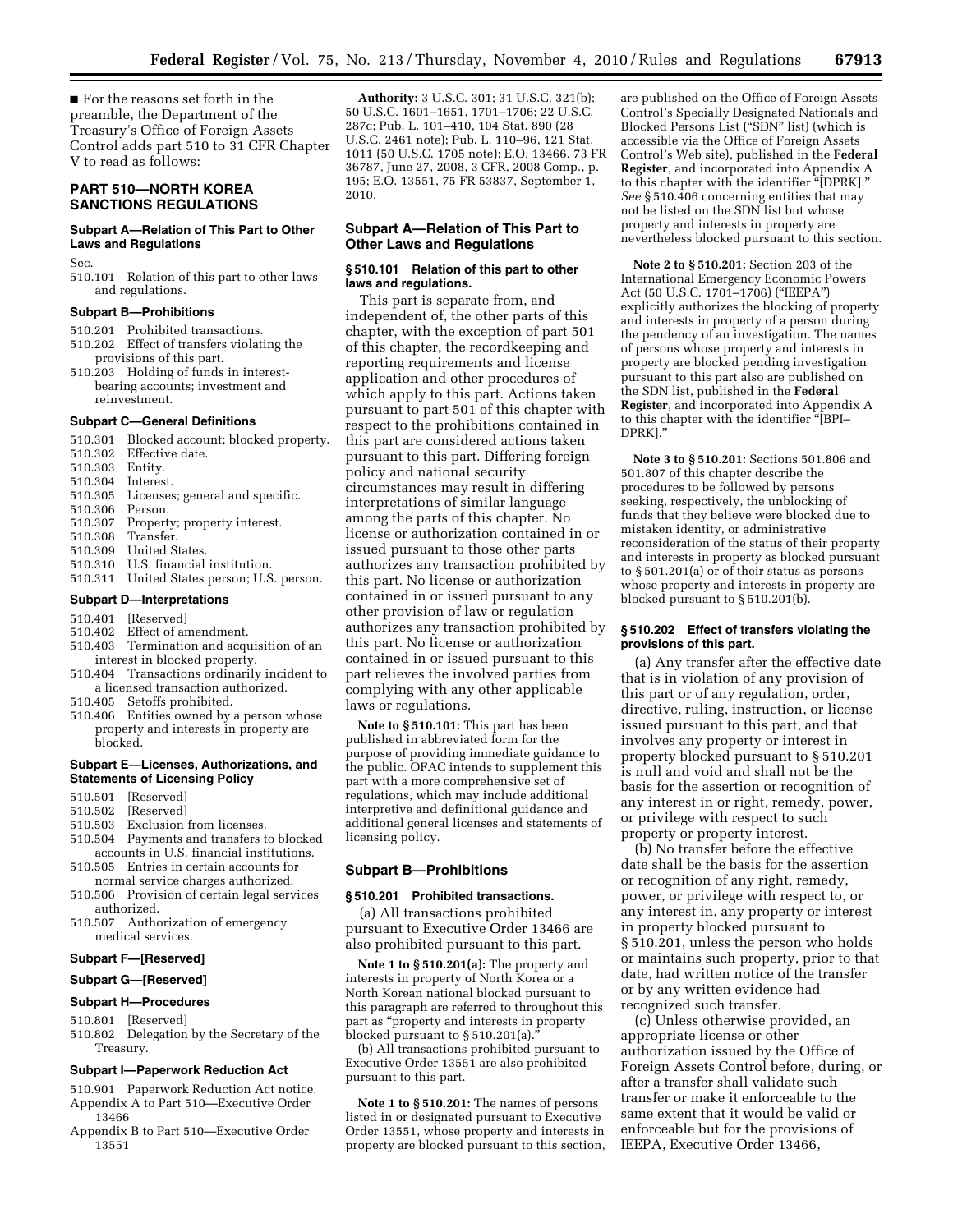Executive Order 13551, this part, and any regulation, order, directive, ruling, instruction, or license issued pursuant to this part.

(d) Transfers of property that otherwise would be null and void or unenforceable by virtue of the provisions of this section shall not be deemed to be null and void or unenforceable as to any person with whom such property is or was held or maintained (and as to such person only) in cases in which such person is able to establish to the satisfaction of the Office of Foreign Assets Control each of the following:

(1) Such transfer did not represent a willful violation of the provisions of this part by the person with whom such property is or was held or maintained (and as to such person only);

(2) The person with whom such property is or was held or maintained did not have reasonable cause to know or suspect, in view of all the facts and circumstances known or available to such person, that such transfer required a license or authorization issued pursuant to this part and was not so licensed or authorized, or, if a license or authorization did purport to cover the transfer, that such license or authorization had been obtained by misrepresentation of a third party or withholding of material facts or was otherwise fraudulently obtained; and

(3) The person with whom such property is or was held or maintained filed with the Office of Foreign Assets Control a report setting forth in full the circumstances relating to such transfer promptly upon discovery that:

(i) Such transfer was in violation of the provisions of this part or any regulation, ruling, instruction, license, or other directive or authorization issued pursuant to this part;

(ii) Such transfer was not licensed or authorized by the Office of Foreign Assets Control; or

(iii) If a license did purport to cover the transfer, such license had been obtained by misrepresentation of a third party or withholding of material facts or was otherwise fraudulently obtained.

**Note to paragraph (d) of § 510.202:** The filing of a report in accordance with the provisions of paragraph (d)(3) of this section shall not be deemed evidence that the terms of paragraphs (d)(1) and (d)(2) of this section have been satisfied.

(e) Unless licensed pursuant to this part, any attachment, judgment, decree, lien, execution, garnishment, or other judicial process is null and void with respect to any property or interest in property blocked pursuant to § 510.201.

#### **§ 510.203 Holding of funds in interestbearing accounts; investment and reinvestment.**

(a) Except as provided in paragraphs (c) or (d) of this section, or as otherwise directed by the Office of Foreign Assets Control, any U.S. person holding funds, such as currency, bank deposits, or liquidated financial obligations, subject to § 510.201 shall hold or place such funds in a blocked interest-bearing account located in the United States.

(b)(1) For purposes of this section, the term *blocked interest-bearing account*  means a blocked account:

(i) In a federally insured U.S. bank, thrift institution, or credit union, provided the funds are earning interest at rates that are commercially reasonable; or

(ii) With a broker or dealer registered with the Securities and Exchange Commission under the Securities Exchange Act of 1934 (15 U.S.C. 78a *et seq.*), provided the funds are invested in a money market fund or in U.S. Treasury bills.

(2) For purposes of this section, a rate is commercially reasonable if it is the rate currently offered to other depositors on deposits or instruments of comparable size and maturity.

(3) Funds held or placed in a blocked account pursuant to this paragraph (b) may not be invested in instruments the maturity of which exceeds 180 days. If interest is credited to a separate blocked account or subaccount, the name of the account party on each account must be the same.

(c) Blocked funds held in instruments the maturity of which exceeds 180 days at the time the funds become subject to § 510.201 may continue to be held until maturity in the original instrument, provided any interest, earnings, or other proceeds derived therefrom are paid into a blocked interest-bearing account in accordance with paragraphs (b) or (d) of this section.

(d) Blocked funds held in accounts or instruments outside the United States at the time the funds become subject to § 510.201 may continue to be held in the same type of accounts or instruments, provided the funds earn interest at rates that are commercially reasonable.

(e) This section does not create an affirmative obligation for the holder of blocked tangible property, such as chattels or real estate, or of other blocked property, such as debt or equity securities, to sell or liquidate such property. However, the Office of Foreign Assets Control may issue licenses permitting or directing such sales or liquidation in appropriate cases.

(f) Funds subject to this section may not be held, invested, or reinvested in

a manner that provides immediate financial or economic benefit or access to North Korea or any North Korean national who has property or interests in property blocked pursuant to § 510.201(a) or any person whose property and interests in property are blocked pursuant to § 510.201(b), nor may their holder cooperate in or facilitate the pledging or other attempted use as collateral of blocked funds or other assets.

### **Subpart C—General Definitions**

### **§ 510.301 Blocked account; blocked property.**

The terms *blocked account* and *blocked property* shall mean any account or property subject to the prohibitions in § 510.201, and either blocked pursuant to § 510.201(a) or held in the name of a person whose property and interests in property are blocked pursuant to § 510.201(b), or in which such person has an interest, and with respect to which payments, transfers, exportations, withdrawals, or other dealings may not be made or effected except pursuant to an authorization or license from the Office of Foreign Assets Control expressly authorizing such action.

**Note to § 510.301:** See § 510.406 concerning the blocked status of property and interests in property of an entity that is 50 percent or more owned by a person whose property and interests in property are blocked pursuant to § 510.201.

### **§ 510.302 Effective date.**

The term *effective date* refers to the effective date of the applicable prohibitions and directives contained in this part as follows:

(a) With respect to property and interests in property blocked pursuant to E.O. 13466, June 26, 2008;

**Note to paragraph (a):** Prior to June 26, 2008, all property and interests in property currently blocked pursuant to E.O. 13466 were blocked pursuant to 31 CFR part 500.

(b) With respect to a person listed in the Annex to E.O. 13551, 12:01 p.m. eastern daylight time, August 30, 2010; or

(c) With respect to a person whose property and interests in property are otherwise blocked pursuant to E.O. 13551, the earlier of the date of actual or constructive notice that such person's property and interests in property are blocked.

# **§ 510.303 Entity.**

The term *entity* means a partnership, association, trust, joint venture, corporation, group, subgroup, or other organization.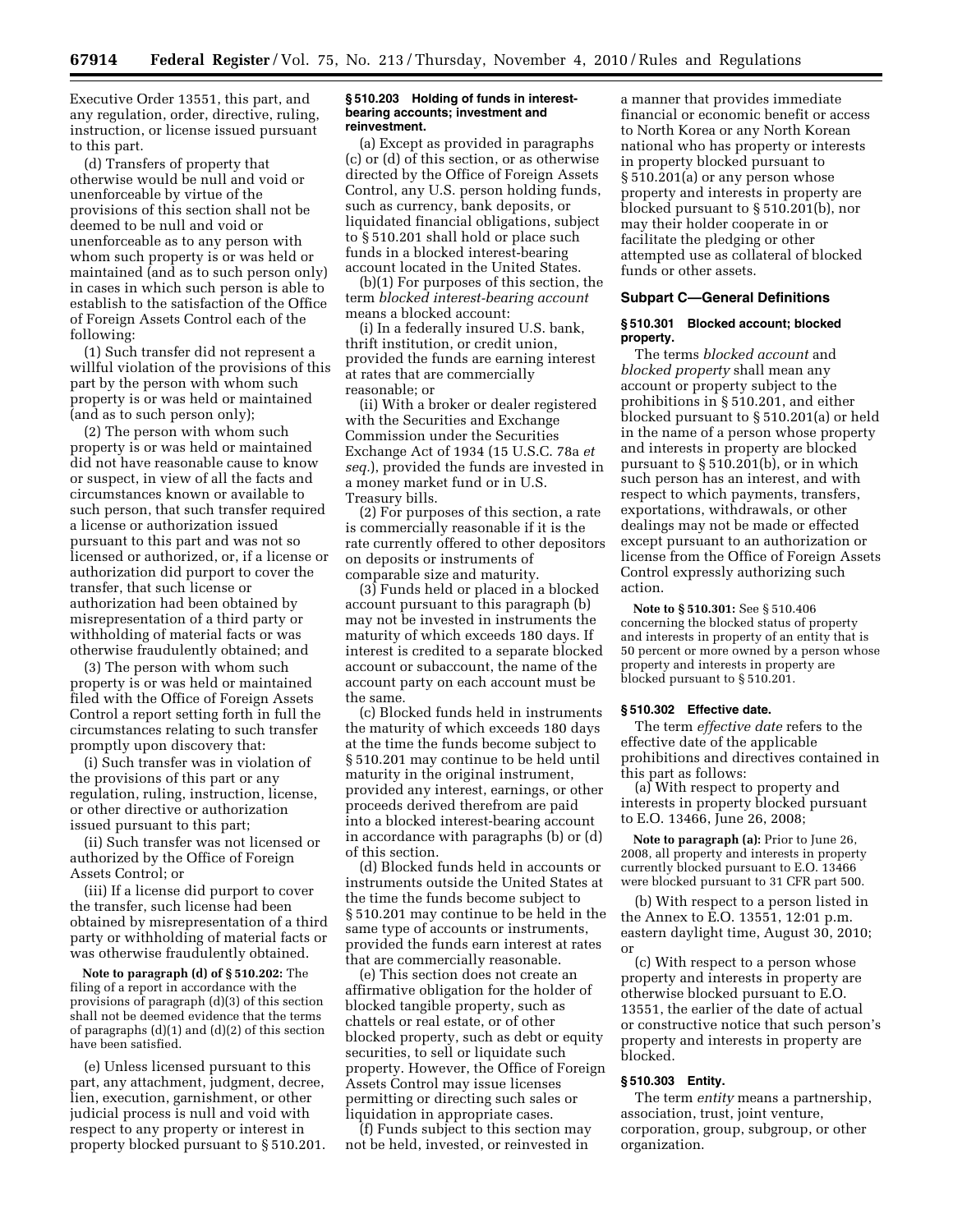#### **§ 510.304 Interest.**

Except as otherwise provided in this part, the term *interest,* when used with respect to property (e.g., "an interest in property''), means an interest of any nature whatsoever, direct or indirect.

# **§ 510.305 Licenses; general and specific.**

(a) Except as otherwise specified, the term *license* means any license or authorization contained in or issued pursuant to this part.

(b) The term *general license* means any license or authorization the terms of which are set forth in subpart E of this part.

(c) The term *specific license* means any license or authorization not set forth in subpart E of this part but issued pursuant to this part.

**Note to § 510.305:** See § 501.801 of this chapter on licensing procedures.

#### **§ 510.306 Person.**

The term *person* means an individual or entity.

### **§ 510.307 Property; property interest.**

The terms *property* and *property interest* include, but are not limited to, money, checks, drafts, bullion, bank deposits, savings accounts, debts, indebtedness, obligations, notes, guarantees, debentures, stocks, bonds, coupons, any other financial instruments, bankers acceptances, mortgages, pledges, liens or other rights in the nature of security, warehouse receipts, bills of lading, trust receipts, bills of sale, any other evidences of title, ownership or indebtedness, letters of credit and any documents relating to any rights or obligations thereunder, powers of attorney, goods, wares, merchandise, chattels, stocks on hand, ships, goods on ships, real estate mortgages, deeds of trust, vendors' sales agreements, land contracts, leaseholds, ground rents, real estate and any other interest therein, options, negotiable instruments, trade acceptances, royalties, book accounts, accounts payable, judgments, patents, trademarks or copyrights, insurance policies, safe deposit boxes and their contents, annuities, pooling agreements, services of any nature whatsoever, contracts of any nature whatsoever, and any other property, real, personal, or mixed, tangible or intangible, or interest or interests therein, present, future, or contingent.

## **§ 510.308 Transfer.**

The term *transfer* means any actual or purported act or transaction, whether or not evidenced by writing, and whether or not done or performed within the United States, the purpose, intent, or

effect of which is to create, surrender, release, convey, transfer, or alter, directly or indirectly, any right, remedy, power, privilege, or interest with respect to any property. Without limitation on the foregoing, it shall include the making, execution, or delivery of any assignment, power, conveyance, check, declaration, deed, deed of trust, power of attorney, power of appointment, bill of sale, mortgage, receipt, agreement, contract, certificate, gift, sale, affidavit, or statement; the making of any payment; the setting off of any obligation or credit; the appointment of any agent, trustee, or fiduciary; the creation or transfer of any lien; the issuance, docketing, filing, or levy of or under any judgment, decree, attachment, injunction, execution, or other judicial or administrative process or order, or the service of any garnishment; the acquisition of any interest of any nature whatsoever by reason of a judgment or decree of any foreign country; the fulfillment of any condition; the exercise of any power of appointment, power of attorney, or other power; or the acquisition, disposition, transportation, importation, exportation, or withdrawal of any security.

### **§ 510.309 United States.**

The term *United States* means the United States, its territories and possessions, and all areas under the jurisdiction or authority thereof.

#### **§ 510.310 U.S. financial institution.**

The term *U.S. financial institution*  means any U.S. entity (including its foreign branches) that is engaged in the business of accepting deposits, making, granting, transferring, holding, or brokering loans or credits, or purchasing or selling foreign exchange, securities, commodity futures or options, or procuring purchasers and sellers thereof, as principal or agent. It includes but is not limited to depository institutions, banks, savings banks, trust companies, securities brokers and dealers, commodity futures and options brokers and dealers, forward contract and foreign exchange merchants, securities and commodities exchanges, clearing corporations, investment companies, employee benefit plans, and U.S. holding companies, U.S. affiliates, or U.S. subsidiaries of any of the foregoing. This term includes those branches, offices and agencies of foreign financial institutions that are located in the United States, but not such institutions' foreign branches, offices, or agencies.

#### **§ 510.311 United States person; U.S. person.**

The term *United States person* or *U.S. person* means any United States citizen, permanent resident alien, entity organized under the laws of the United States or any jurisdiction within the United States (including foreign branches), or any person in the United States.

### **Subpart D—Interpretations**

### **§ 510.401 [Reserved]**

### **§ 510.402 Effect of amendment.**

Unless otherwise specifically provided, any amendment, modification, or revocation of any provision in this part, any provision in or appendix to this chapter, or any order, regulation, ruling, instruction, or license issued by the Office of Foreign Assets Control does not affect any act done or omitted, or any civil or criminal proceeding commenced or pending, prior to such amendment, modification, or revocation. All penalties, forfeitures, and liabilities under any such order, regulation, ruling, instruction, or license continue and may be enforced as if such amendment, modification, or revocation had not been made.

### **§ 510.403 Termination and acquisition of an interest in blocked property.**

(a) Whenever a transaction licensed or authorized by or pursuant to this part results in the transfer of property (including any property interest) away from a person, such property shall no longer be deemed to be property blocked pursuant to § 510.201, unless there exists in the property another interest that is blocked pursuant to § 510.201 or any other part of this chapter, the transfer of which has not been effected pursuant to license or other authorization.

(b) Unless otherwise specifically provided in a license or authorization issued pursuant to this part, if property (including any property interest) is transferred or attempted to be transferred to a person whose property and interests in property are blocked pursuant to § 510.201(b), such property shall be deemed to be property in which that person has an interest and therefore blocked.

### **§ 510.404 Transactions ordinarily incident to a licensed transaction authorized.**

Any transaction ordinarily incident to a licensed transaction and necessary to give effect thereto is also authorized, except:

(a) An ordinarily incident transaction, not explicitly authorized within the terms of the license, by or with a person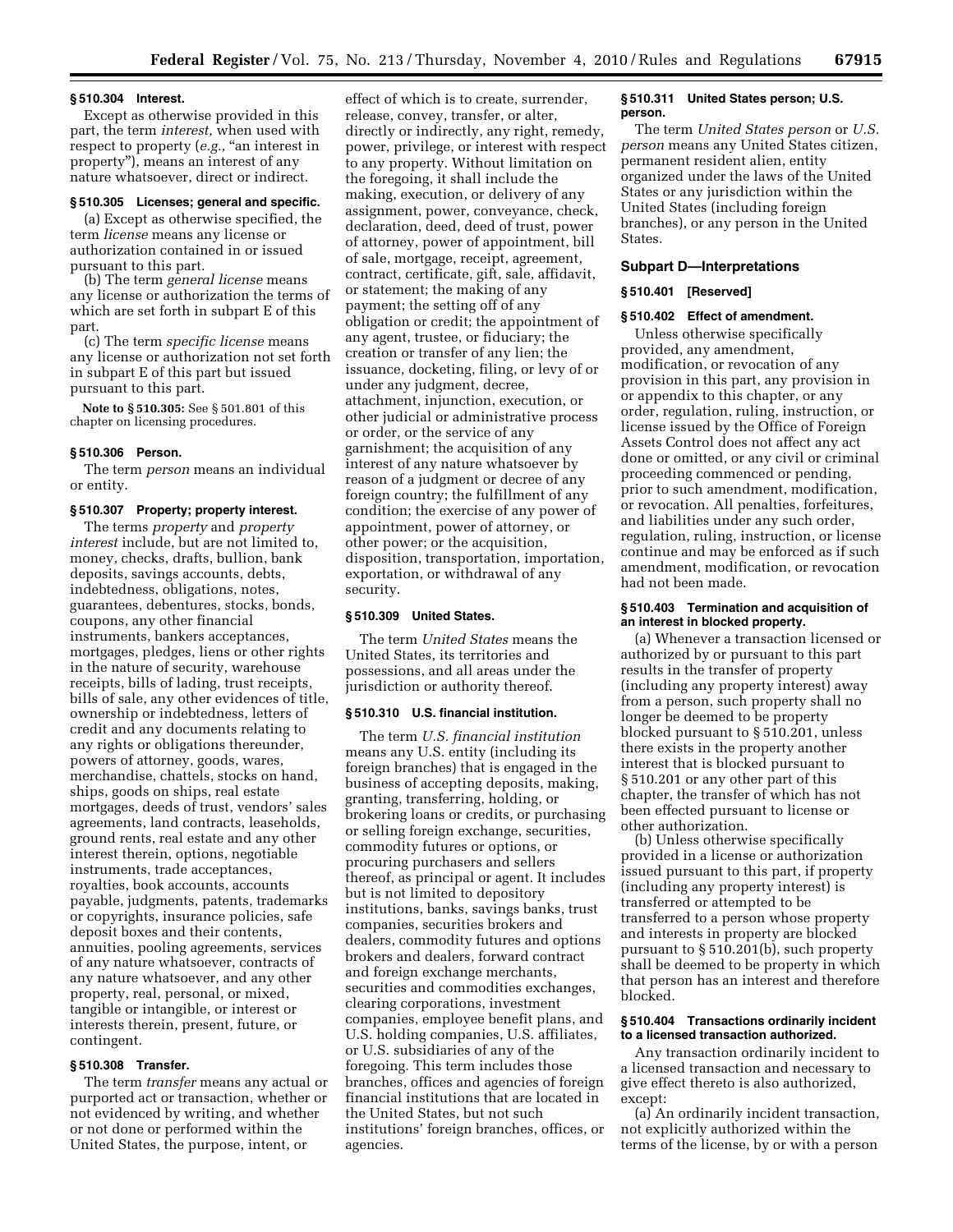whose property and interests in property are blocked pursuant to § 510.201(b); or

(b) An ordinarily incident transaction, not explicitly authorized within the terms of the license, involving a debit to a blocked account or a transfer of blocked property.

#### **§ 510.405 Setoffs prohibited.**

A setoff against blocked property (including a blocked account), whether by a U.S. bank or other U.S. person, is a prohibited transfer under § 510.201 if effected after the effective date.

#### **§ 510.406 Entities owned by a person whose property and interests in property are blocked.**

A person whose property and interests in property are blocked pursuant to § 510.201(b) has an interest in all property and interests in property of an entity in which it owns, directly or indirectly, a 50 percent or greater interest. The property and interests in property of such an entity, therefore, are blocked, and such an entity is a person whose property and interests in property are blocked pursuant to § 510.201(b), regardless of whether the entity itself is listed in the Annex or designated pursuant to Executive Order 13551.

### **Subpart E—Licenses, Authorizations, and Statements of Licensing Policy**

# **§ 510.501 [Reserved]**

# **§ 510.502 [Reserved]**

### **§ 510.503 Exclusion from licenses.**

The Office of Foreign Assets Control reserves the right to exclude any person, property, or transaction from the operation of any license or from the privileges conferred by any license. The Office of Foreign Assets Control also reserves the right to restrict the applicability of any license to particular persons, property, transactions, or classes thereof. Such actions are binding upon actual or constructive notice of the exclusions or restrictions.

#### **§ 510.504 Payments and transfers to blocked accounts in U.S. financial institutions.**

Any payment of funds or transfer of credit in which a person whose property and interests in property are blocked pursuant to § 510.201(b) has any interest that comes within the possession or control of a U.S. financial institution must be blocked in an account on the books of that financial institution. A transfer of funds or credit by a U.S. financial institution between blocked accounts in its branches or offices is authorized, provided that no transfer is

made from an account within the United States to an account held outside the United States, and further provided that a transfer from a blocked account may be made only to another blocked account held in the same name.

**Note to § 510.504:** See § 501.603 of this chapter for mandatory reporting requirements regarding financial transfers. See also § 510.203 concerning the obligation to hold blocked funds in interest-bearing accounts.

### **§ 510.505 Entries in certain accounts for normal service charges authorized.**

(a) A U.S. financial institution is authorized to debit any blocked account held at that financial institution in payment or reimbursement for normal service charges owed it by the owner of that blocked account.

(b) As used in this section, the term *normal service charges* shall include charges in payment or reimbursement for interest due; cable, telegraph, Internet, or telephone charges; postage costs; custody fees; small adjustment charges to correct bookkeeping errors; and, but not by way of limitation, minimum balance charges, notary and protest fees, and charges for reference books, photocopies, credit reports, transcripts of statements, registered mail, insurance, stationery and supplies, and other similar items.

#### **§ 510.506 Provision of certain legal services authorized.**

(a) The provision of the following legal services to or on behalf of persons whose property and interests in property are blocked pursuant to § 510.201(b) is authorized, provided that all receipts of payment of professional fees and reimbursement of incurred expenses must be specifically licensed:

(1) Provision of legal advice and counseling on the requirements of and compliance with the laws of the United States or any jurisdiction within the United States, provided that such advice and counseling are not provided to facilitate transactions in violation of this part;

(2) Representation of persons named as defendants in or otherwise made parties to domestic U.S. legal, arbitration, or administrative proceedings;

(3) Initiation and conduct of domestic U.S. legal, arbitration, or administrative proceedings in defense of property interests subject to U.S. jurisdiction;

(4) Representation of persons before any federal or state agency with respect to the imposition, administration, or enforcement of U.S. sanctions against such persons; and

(5) Provision of legal services in any other context in which prevailing U.S. law requires access to legal counsel at public expense.

(b) The provision of any other legal services to persons whose property and interests in property are blocked pursuant to § 510.201(b), not otherwise authorized in this part, requires the issuance of a specific license.

(c) Entry into a settlement agreement or the enforcement of any lien, judgment, arbitral award, decree, or other order through execution, garnishment, or other judicial process purporting to transfer or otherwise alter or affect property or interests in property blocked pursuant to § 510.201 is prohibited unless licensed pursuant to this part.

### **§ 510.507 Authorization of emergency medical services.**

The provision of nonscheduled emergency medical services in the United States to persons whose property and interests in property are blocked pursuant to § 510.201(b) is authorized, provided that all receipt of payment for such services must be specifically licensed.

# **Subpart F—[Reserved]**

#### **Subpart G—[Reserved]**

# **Subpart H—Procedures**

### **§ 510.801 [Reserved]**

### **§ 510.802 Delegation by the Secretary of the Treasury.**

Any action that the Secretary of the Treasury is authorized to take pursuant to Executive Order 13466 of June 26, 2008 (73 FR 36787, June 27, 2008), or Executive Order 13551 of August 30, 2010 (75 FR 53837, September 1, 2010), and any further Executive orders relating to the national emergency declared in Executive Order 13466, may be taken by the Director of the Office of Foreign Assets Control or by any other person to whom the Secretary of the Treasury has delegated authority so to act.

### **Subpart I—Paperwork Reduction Act**

#### **§ 510.901 Paperwork Reduction Act notice.**

For approval by the Office of Management and Budget (''OMB'') under the Paperwork Reduction Act of 1995 (44 U.S.C. 3507) of information collections relating to recordkeeping and reporting requirements, licensing procedures (including those pursuant to statements of licensing policy), and other procedures, see § 501.901 of this chapter. An agency may not conduct or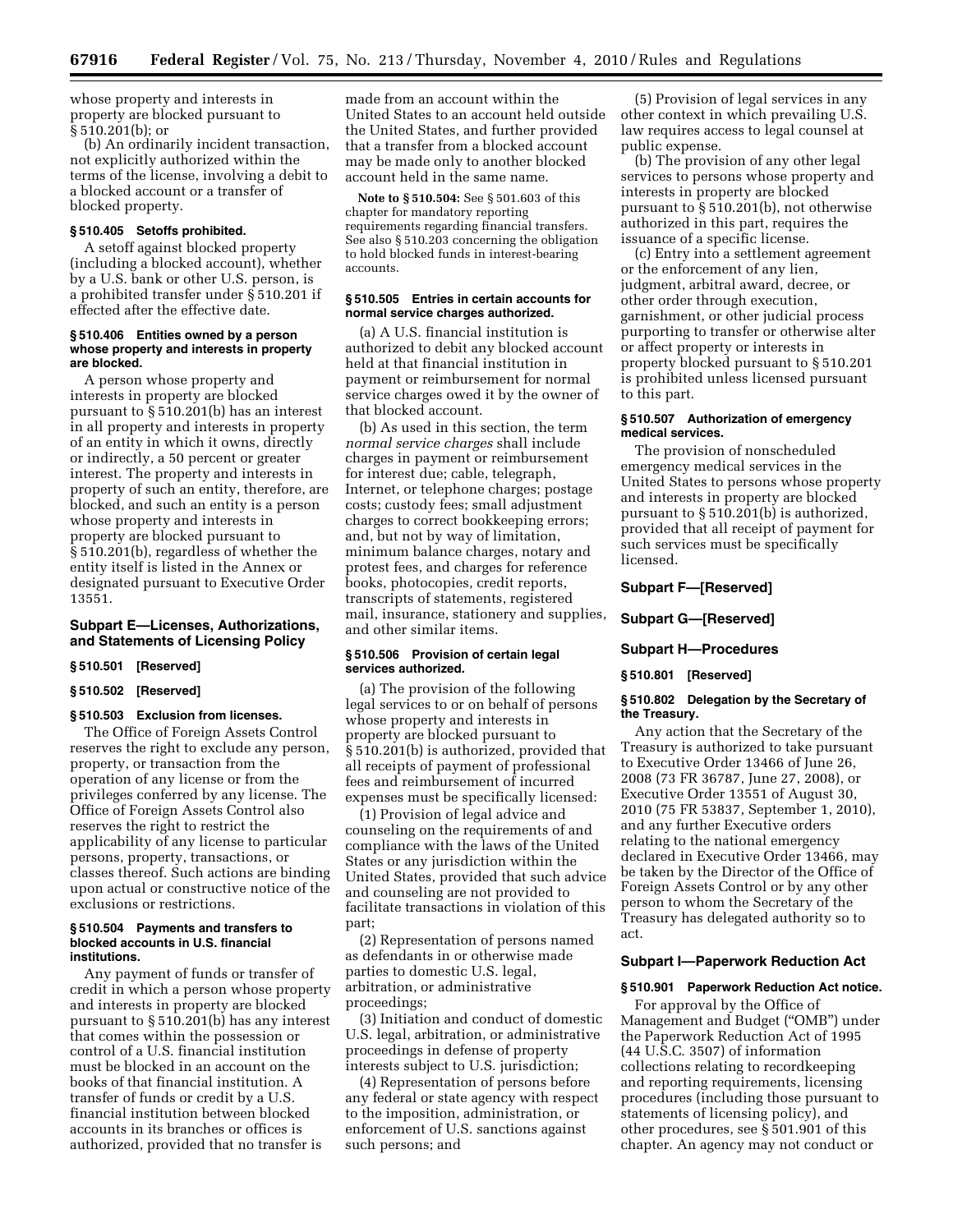sponsor, and a person is not required to respond to, a collection of information unless it displays a valid control number assigned by OMB.

# **Appendix A to Part 510—Executive Order 13466**

## *Executive Order 13466 of June 26, 2008*

Continuing Certain Restrictions With Respect to North Korea and North Korean Nationals

By the authority vested in me as President by the Constitution and the laws of the United States of America, including the International Emergency Economic Powers Act (50 U.S.C. 1701 *et seq.*) (IEEPA), the National Emergencies Act (50 U.S.C. 1601 *et seq.*) (NEA), and section 301 of title 3, United States Code, I, GEORGE W. BUSH, President of the United States of America, find that the current existence and risk of the proliferation of weapons-usable fissile material on the Korean Peninsula constitute an unusual and extraordinary threat to the national security and foreign policy of the United States, and I hereby declare a national emergency to deal with that threat. I further find that, as we deal with that threat through multilateral diplomacy, it is necessary to continue certain restrictions with respect to North Korea that would otherwise be lifted pursuant to a forthcoming proclamation that will terminate the exercise of authorities under the Trading With the Enemy Act (50 U.S.C. App. 1 *et seq.*) (TWEA) with respect to North Korea.

Accordingly, I hereby order:

*Section 1.* Except to the extent provided in statutes or in regulations, orders, directives, or licenses that may be issued pursuant to this order, and notwithstanding any contract entered into or any license or permit granted prior to the date of this order, the following are blocked and may not be transferred, paid, exported, withdrawn, or otherwise dealt in:

All property and interests in property of North Korea or a North Korean national that, pursuant to the President's authorities under the TWEA, the exercise of which has been continued in accordance with section 101(b) of Public Law 95–223 (91 Stat. 1625; 50 U.S.C. App. 5(b) note), were blocked as of June 16, 2000, and remained blocked immediately prior to the date of this order.

*Sec. 2.* Except to the extent provided in statutes or in regulations, orders, directives, or licenses that may be issued pursuant to this order, and notwithstanding any contract entered into or any license or permit granted prior to the date of this order, United States persons may not register a vessel in North Korea, obtain authorization for a vessel to fly the North Korean flag, or own, lease, operate, or insure any vessel flagged by North Korea.

*Sec. 3.* (a) Any transaction by a United States person or within the United States that evades or avoids, has the purpose of evading or avoiding, or attempts to violate any of the prohibitions set forth in this order is prohibited.

(b) Any conspiracy formed to violate any of the prohibitions set forth in this order is prohibited.

*Sec. 4.* For the purposes of this order: (a) The term ''person'' means an individual or entity;

(b) The term "entity" means a partnership, association, trust, joint venture, corporation, group, subgroup, or other organization; and

(c) The term ''United States person'' means any United States citizen, permanent resident alien, entity organized under the laws of the United States or any jurisdiction within the United States (including foreign branches), or any person in the United States.

*Sec. 5.* The Secretary of the Treasury, after consultation with the Secretary of State, is hereby authorized to take such actions, including the promulgation of rules and regulations, and to employ all powers granted to the President by IEEPA as may be necessary to carry out the purposes of this order. The Secretary of the Treasury may redelegate any of these functions to other officers and agencies of the United States Government consistent with applicable law. All agencies of the United States Government are hereby directed to take all appropriate measures within their authority to carry out the provisions of this order.

*Sec. 6.* The Secretary of the Treasury, after consultation with the Secretary of State, is hereby authorized to submit the recurring and final reports to the Congress on the national emergency declared in this order, consistent with section 401(c) of the NEA (50 U.S.C. 1641(c)) and section 204(c) of IEEPA (50 U.S.C. 1703(c)).

*Sec. 7.* This order is not intended to, and does not, create any right or benefit, substantive or procedural, enforceable at law or in equity by any party against the United States, its departments, agencies, instrumentalities, or entities, its officers or employees, or any other person. George W. Bush, THE WHITE HOUSE, June 26, 2008.

### **Appendix B to Part 510—Executive Order 13551**

*Executive Order 13551 of August 30, 2010*  Blocking Property of Certain Persons With Respect to North Korea

By the authority vested in me as President by the Constitution and the laws of the United States of America, including the International Emergency Economic Powers Act (50 U.S.C. 1701 *et seq.*) (IEEPA), the National Emergencies Act (50 U.S.C. 1601 *et seq.*), section 5 of the United Nations Participation Act of 1945 (22 U.S.C. 287c) (UNPA), and section 301 of title 3, United States Code; in view of United Nations Security Council Resolution (UNSCR) 1718 of October 14, 2006, and UNSCR 1874 of June 12, 2009; and to take additional steps with respect to the situation in North Korea.

I, BARACK OBAMA, President of the United States of America, hereby expand the scope of the national emergency declared in Executive Order 13466 of June 26, 2008, finding that the continued actions and policies of the Government of North Korea, manifested most recently by its unprovoked attack that resulted in the sinking of the Republic of Korea Navy ship Cheonan and the deaths of 46 sailors in March 2010; its announced test of a nuclear device and its missile launches in 2009; its actions in violation of UNSCRs 1718 and 1874,

including the procurement of luxury goods; and its illicit and deceptive activities in international markets through which it obtains financial and other support, including money laundering, the counterfeiting of goods and currency, bulk cash smuggling, and narcotics trafficking, destabilize the Korean peninsula and imperil U.S. Armed Forces, allies, and trading partners in the region, and thereby constitute an unusual and extraordinary threat to the national security, foreign policy, and economy of the United States.

I hereby order:

*Section 1.* (a) All property and interests in property that are in the United States, that hereafter come within the United States, or that are or hereafter come within the possession or control of any United States person, including any overseas branch, of the following persons are blocked and may not be transferred, paid, exported, withdrawn, or otherwise dealt in:

(i) The persons listed in the Annex to this order; and

(ii) Any person determined by the Secretary of the Treasury, in consultation with the Secretary of State:

(A) To have, directly or indirectly, imported, exported, or reexported to, into, or from North Korea any arms or related materiel;

(B) To have, directly or indirectly, provided training, advice, or other services or assistance, or engaged in financial transactions, related to the manufacture, maintenance, or use of any arms or related materiel to be imported, exported, or reexported to, into, or from North Korea, or following their importation, exportation, or reexportation to, into, or from North Korea;

(C) To have, directly or indirectly, imported, exported, or reexported luxury goods to or into North Korea;

(D) To have, directly or indirectly, engaged in money laundering, the counterfeiting of goods or currency, bulk cash smuggling, narcotics trafficking, or other illicit economic activity that involves or supports the Government of North Korea or any senior official thereof;

(E) To have materially assisted, sponsored, or provided financial, material, or technological support for, or goods or services to or in support of, the activities described in subsections (a)(ii)(A)–(D) of this section or any person whose property and interests in property are blocked pursuant to this order;

(F) To be owned or controlled by, or to have acted or purported to act for or on behalf of, directly or indirectly, any person whose property and interests in property are blocked pursuant to this order; or (G) to have attempted to engage in any of the activities described in subsections (a)(ii)(A)–(F) of this section.

(b) I hereby determine that, to the extent section  $203(b)(2)$  of IEEPA (50 U.S.C. 1702(b)(2)) may apply, the making of donations of the types of articles specified in such section by, to, or for the benefit of any person whose property and interests in property are blocked pursuant to this order would seriously impair my ability to deal with the national emergency declared in